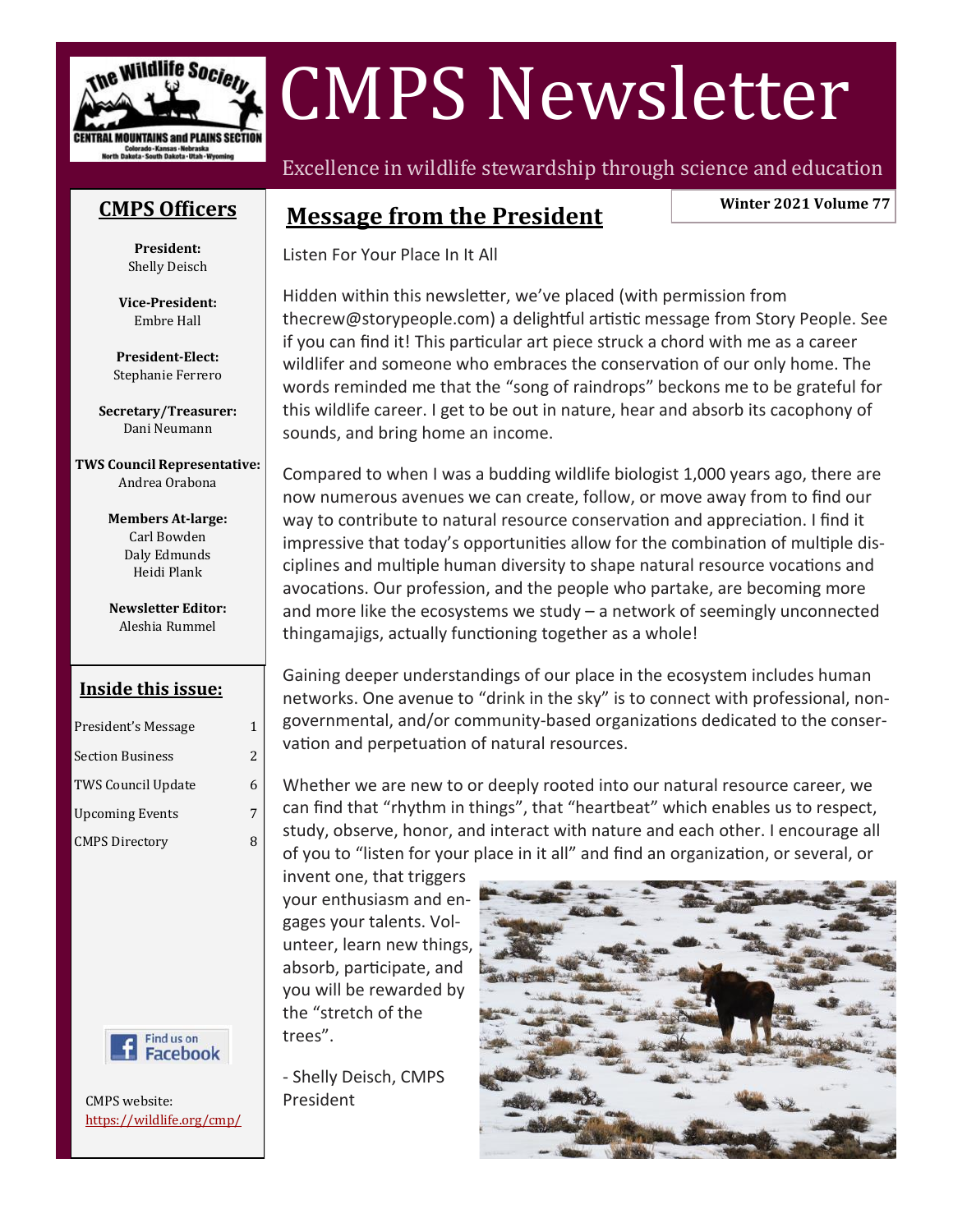

### **Section Business**

### **CMPS Executive Board Changes**

CMPS thanks outgoing Board Members At-large Andrew Little and Julia Nawrocki for their service, time, and effort on the CMPS Board! With our elections completed at the end of July, the CMPS Executive Board now welcomes new Board Members At-large Heidi Plank and Carl Bowden, and President-Elect Stephanie Ferrero. For more information on Heidi, Carl, and Stephanie please see the Summer 2021 CMPS Newsletter for their biographies. Tara Wertz, another Board Member At-large, has moved on to a new job outside of the CMPS borders, and her position on the Board is now vacant. CMPS also appreciates Embre Hall for moving from a Board Member At-large position to become the Vice-President of CMPS. Daly Edmunds is a newly appointed Board Member At-large.

### **Daly Edmunds, New Board Member At-large**

Daly Edmunds is the policy and outreach director for Audubon Rockies, a regional office of National Audubon Society that serves CO, UT, and WY. Daly is based in Fort Collins, Colorado. She works extensively with government representatives, conservation organizations, and community leaders in regards to conservation of Greater Sage-grouse

and public land management decisions that impact the sagebrush ecosystem. Daly received her master's in Zoology and Physiology from the University of Wyoming, which centered on pronghorn movement patterns. Prior to joining Audubon in 2009, she worked for the Wyoming Game and Fish Department, National Wildlife Federation, and Wyoming Wildlife Federation. In addition to feathered creatures, she's been involved in extensive field work that includes black bears, white-tailed deer, grey wolves, and island foxes. She served on the WY-TWS board from 2014-2020.



Daly Edmunds, new Board Member Atlarge



Andrew Little, outgoing



Julia Nawrocki, outgoing

Page 2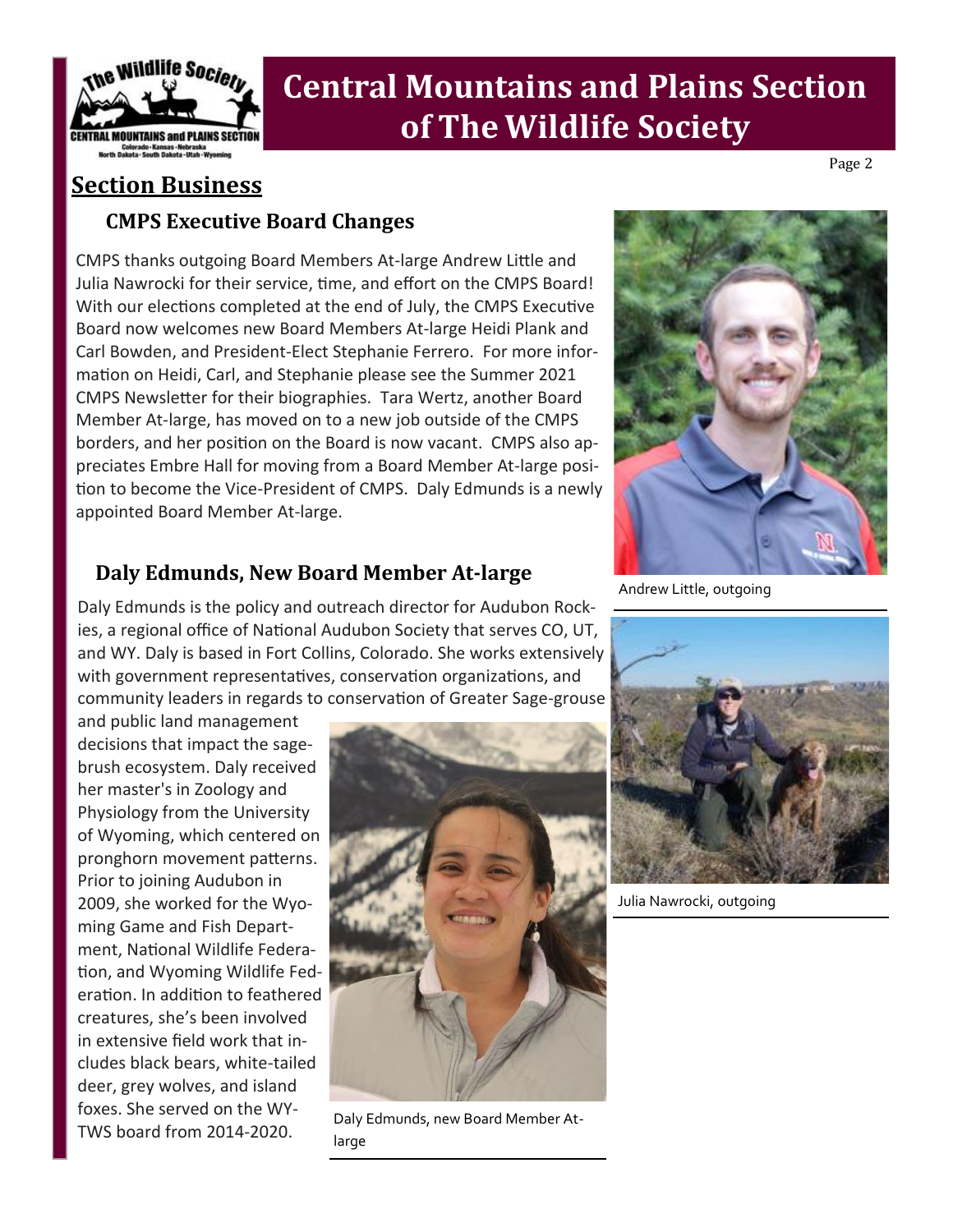

Page 3

### **Section Business (continued)**

**CMPS Annual Meeting at Kansas Natural Resources Conference** 

# Kansas Natural Resources Conference 2022 The Bright Side of a **Difficult Year:**

The Resurgence of Nature

February 3-4, 2022 Manhattan Kansas

CMPS will join the Kansas TWS Chapter to co-host the Kansas Natural Resources Conference. The 2022 conference will take place February 3-4, 2022 at the Hilton Garden Inn in Manhattan, Kansas. Registration for the in-person meeting is open, and you can submit an abstract or book a hotel room by visiting the conference website at http://www.kansasnrc.org/. Check back for more updates!

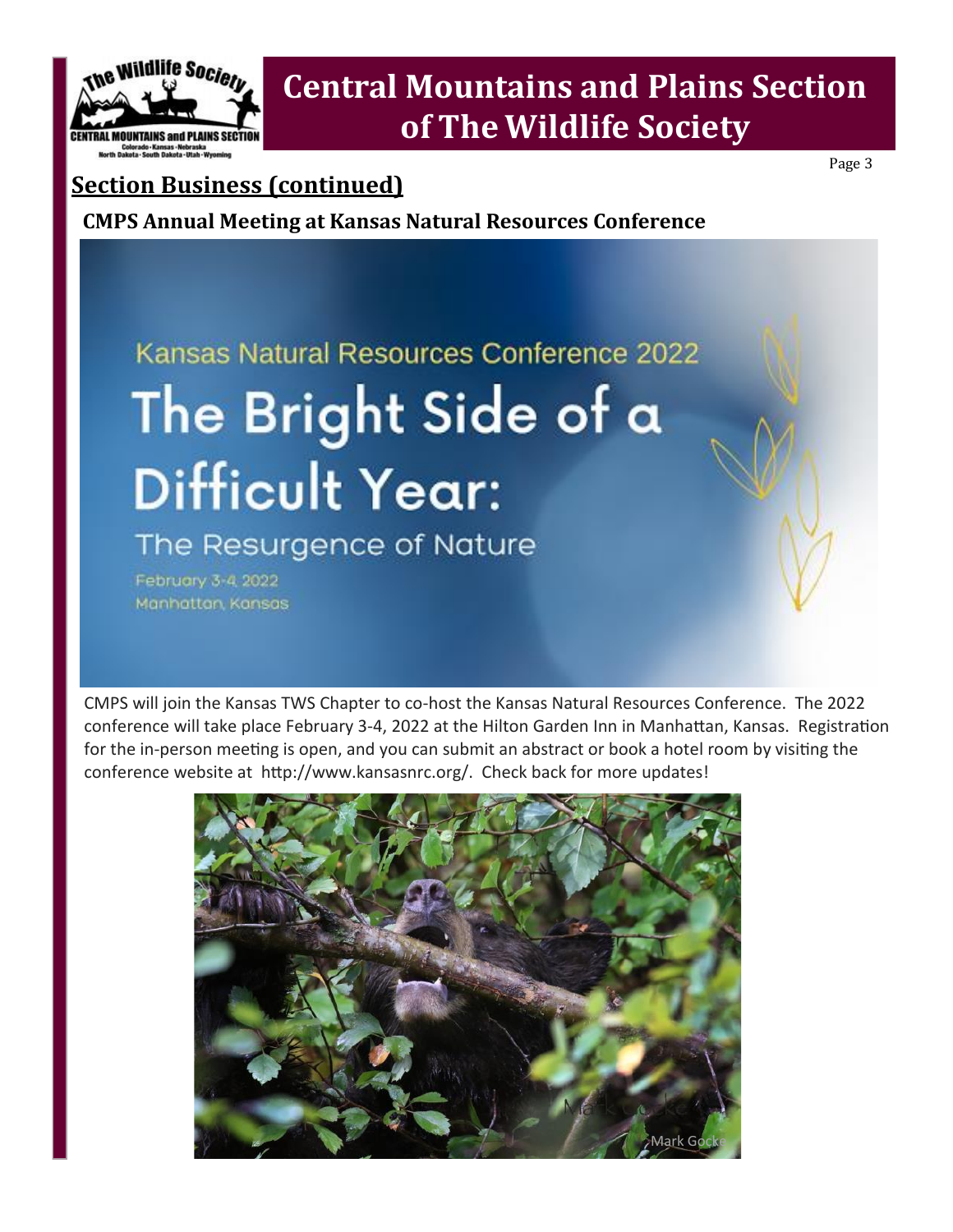

Page 4

## **Section Business (continued) CMPS 2021 Summary of Awards**



Kent Montei and his wife, Beth Montei, received an award from Ducks Unlimited Kent Montei

The Central Mountains and Plains Section (CMPS) of The Wildlife Society (TWS) received and voted on nominations for the 2021 Professional Award, Citizen's Conservation Achievement Award, and CMPS Executive Group Achievement Award. The following award recipients were named:

Kent Montei received the Professional Award for his significant contributions to the wildlife conservation. During his resilient wildlife management career, Kent has been consulted as a wildlife expert for a number of federal technical reports and an ecological textbook. He became an important leader with partner conservation organization Ducks Unlimited in Kansas. Kent has been involved in key conversations about professional certification and co-authored a paper in The Wildlife Society Bulletin regarding this topic. He served as Secretary and Treasurer for CMPS in the mid-1990s.

Alexander Ranch in Sun City, Kansas, received the Citizen's Conservation Achievement Award for their innovative approaches to holistic habitat management and inclusion of wildlife education opportunities in their ranching operations. Alexander Ranch leads communities in applying strategies that follow natural processes, which



Ted Alexander (left) and son Brian Alexander (right) from the Alexander Ranch. Photo credit: Environmental Stewardship.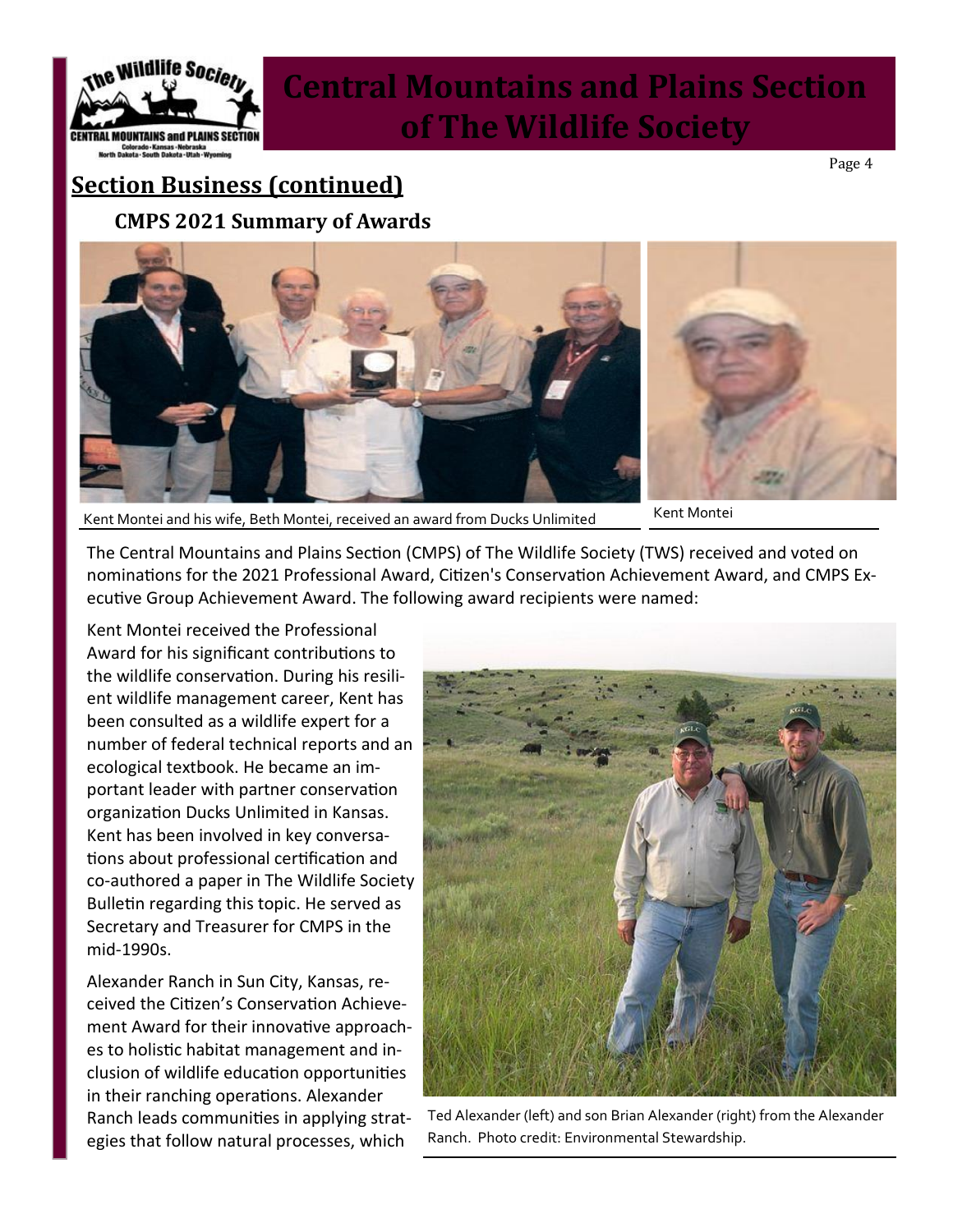

# **Section Business (continued)**

**CMPS 2021 Summary of Awards (continued)**

have allowed a diverse array of wildlife species to flourish on their land, including several that are state and federally listed. They focus on soil health and water conservation, as well as following natural disturbances, such as fire regime. Alexander Ranch shares what they have learned about the benefits of caring for the land with a wide audience from neighbors to urban college students.

Rainwater Basin Joint Venture (RWBJV) received the CMPS Executive Group Achievement Award for outstanding contributions to wildlife conservation through collaborative enhancement of agro-ecological habitat. The RWBJV team includes Andy Bishop, Greg Brinkman, Roger Grosse, Niki Messmer, Cortney Schaefer, and Dana Varner. One of their nominators noted "Since 2017, the RWBJV has leveraged \$17.1 million in funding and positively impacted 60,750 acres." RWBJV partners with landowners, organizations, and agencies to design, implement, and monitor management practices that facilitate resiliency, including wetland restoration, prescribed fire, and sustainable prescribed grazing, across the ecological landscape. RWBJV's diversified partnership framework and functional agro-ecological vision are exemplary models for effective conservation. More information on RWBJV can be found on their website: https://www.rwbjv.org/.

Also, please check our Summer 2021 Newsletter (page 7) or go to https://wildlife.org/gregschenbeck-recognized-for-his-service-with-tws/ to read about Greg Schenbeck and his service with TWS. He recently received the Distinguished Service Award from TWS.



Page 5

There is a thythm in things. A heartbeat. Waves in the ocean. The stretch of trees as they drink in the sky, and the song of raindrops on your window while you listen for your place in it all.



finding your place, gabriel andreas art, matthew andreas

© story people 2020

CMPS received permission to reprint "Finding Your Place" from storypeople.com.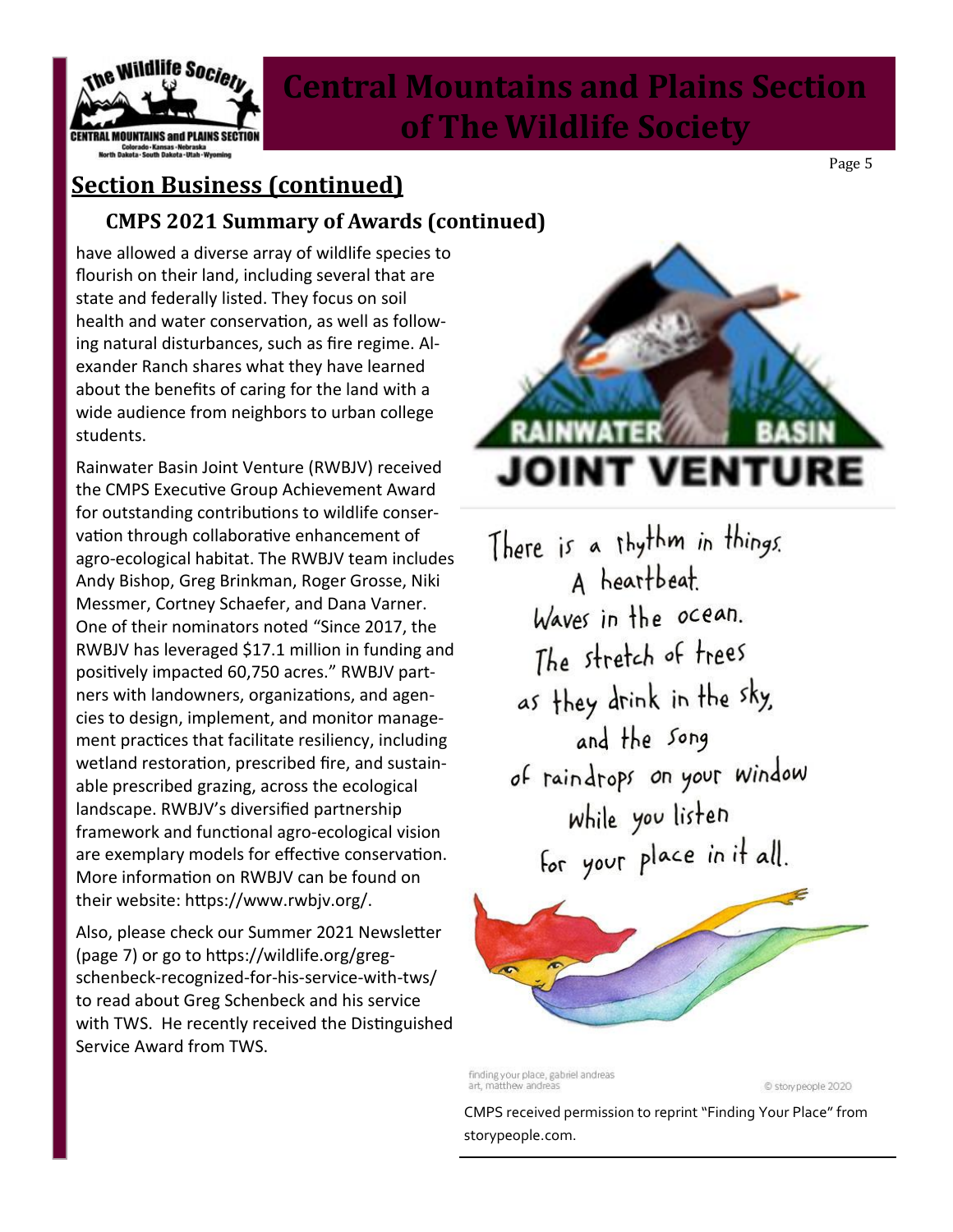

Page 6

### **TWS Council Report**

### **Andrea Orabona, Central Mountains and Plains Section Representative**

Greetings and happy autumn, everyone! Despite all meetings being virtual during my first year as your CMPS Representative to TWS Council, the experience has been engaging, inspiring, and rewarding. Remember that I am your voting voice on Council for CMPS, so please feel free to contact me with any thoughts, comments, questions, or concerns ([Andrea.Orabona@wyo.gov;](mailto:Andrea.Orabona@wyo.gov) 307-349-2999 cell).

TWS President Carol Chambers has kept Council active and moving forward; we met virtually at our Regular Meeting on October 24 and 25, and November 5. Here are some notes and news items from The Wildlife Society – our professional scientific and educational organization.

### *Annual Conferences*

As of the Regular Meeting, registration for the 2021 virtual conference exceeded expectations, with 2,271 registrants (974 professionals, 243 new professionals, 696 students, and 39 retired), which exceeded the Operations Plan goal by 771. While maybe not as socially gratifying as an in-person conference, I applaud TWS staff for their behind-the-scenes work creating a valuable learning and networking experience, including enhancements such as more live engagement opportunities, student engagement initiatives, and federal agency participation. Planning is already underway for an in-person 2022 conference in Spokane, WA on November 6-10, so check TWS's website for conference details as they become available. The 2023 conference is slated for Louisville, KY, and the 2024 conference will be held in Baltimore, MD.

### *New TWS CEO*

With former CEO Ed Thompson's recent retirement, TWS has hired a new CEO - Dr. Ed Arnett. Ed has a rich and diverse career history, and has already proven to be a perfect fit for TWS. To hire a new CEO, Council formed an 8-member Search Committee. They conducted 3 interviews of 21 applicants, with each interview differing slightly. President Carol Chambers called a Special Meeting of TWS Council to hear the Search Committee's recommendations and make the final selection. I asked Ed to express his vision for his first 100 days in office, and was pleased with the answer. Ed is data-driven, wants to lead by example (he is a new member of The 1000!), plans to keep TWS financially strong, and will review where we are now and what our immediate and future opportunities might be. Ed envisions that TWS will expand student engagement, improve communications, elevate our profile, and roll DEI into our Strategic Plan. We welcome TWS CEO Ed Arnett, and look forward to a long, successful, and enjoyable relationship!

### *Awards*

Congratulations to CMPS members Bob Lanka (WY), Pat Magee (CO), and Nicki Frey (UT) for receiving TWS awards in 2021! Bob received TWS's Special Recognition Service Award for his multi-year leadership of the Bylaws Subcommittee and the in-depth revisions and updates that resulted from his guidance. Pat and Nicki each received a Fellow Award for the Central Mountains and Plains Section. As stated on TWS's website, "The Fellows Program recognizes members who have distinguished themselves through exceptional service to our profession. TWS Fellows serve as ambassadors for the Society and as such are encouraged to engage in outreach and other activities that will benefit and promote both TWS and the wildlife profession." Sincere thanks to our award winners for their dedication to TWS and our profession!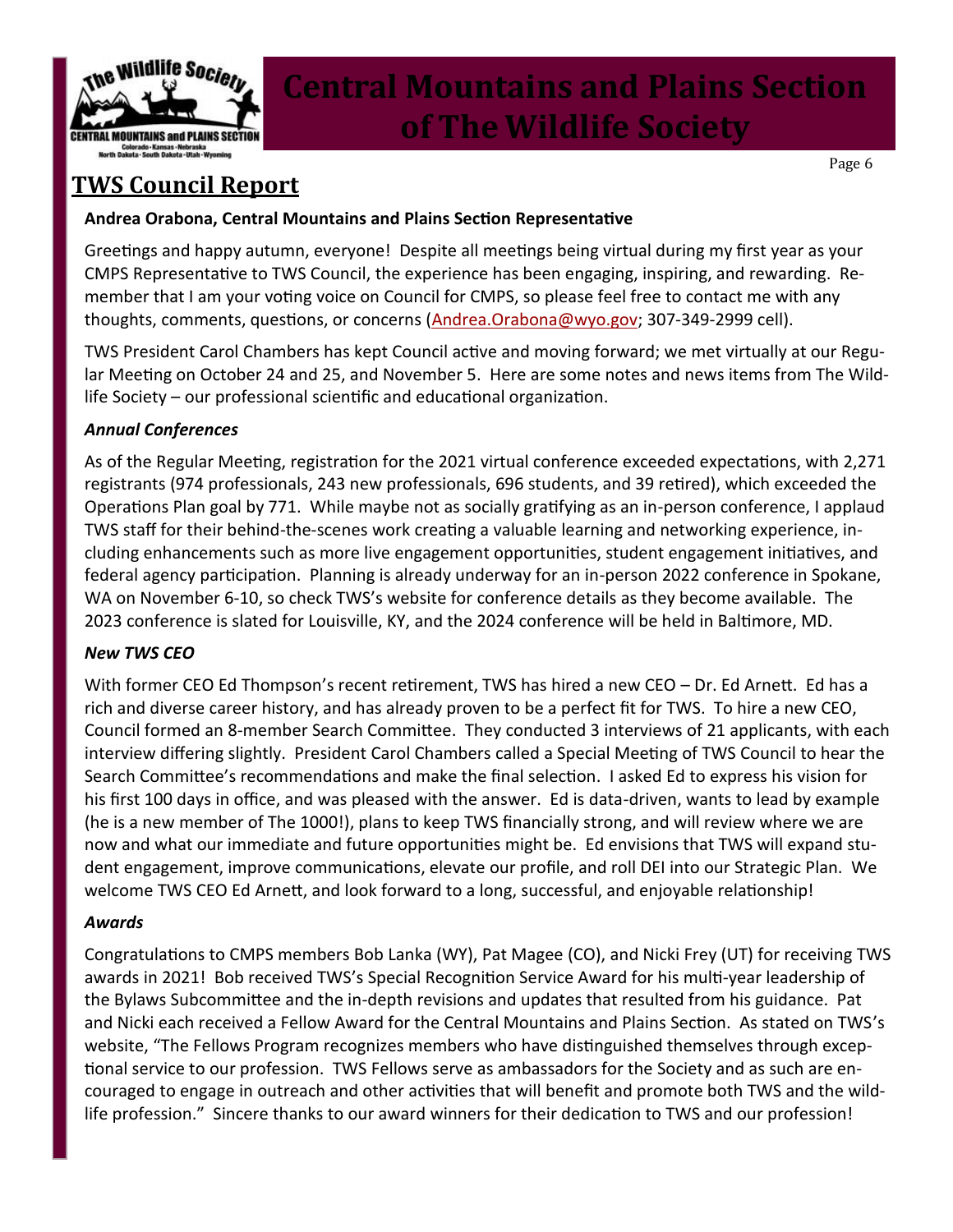

Page 7

### **TWS Council Report (continued)**

*Budget and Operations*

TWS's net operating income is solid and above budget, our equity continues to grow, and we received a clean annual audit. Our Operations Plan performance is at 90% effectiveness in achieving plan goals, which is on target for this fiscal year. Staff has also launched a government affairs action center, a governance guide for Sections and Chapters, and a free webinar series featuring TWS Working Groups. Within 6 months, 5 webinars were in place, and received views from 44 US states agencies, 18 countries, 12 US federal agencies, and 2 media affiliations (BBC and AP), as well as consultants, non-governmental organizations, universities, and high schools. Check out the webinars at: [https://wildlife.org/webinars/.](https://wildlife.org/webinars/)

### *Committees and Working Groups*

TWS President-Elect Gordon Batcheller is currently working on populating committees for his upcoming term as TWS President. Please let Gordon know if you are interested in serving. TWS also has 27 Working Groups that address a diversity of topics; no need to be an expert to join, just be interested! These groups and Council function together, with Committees helping to engage Working Groups into Council in a larger way.

### **Strategic Plan**

TWS will update our current Strategic Plan for 2024-2028.

### **International Status and IUCN**

TWS is truly an international organization! TWS is a new voting member of the International Union for Conservation of Nature (IUCN), which is the largest conservation organization in the world. And TWS now has Chapters in the United States, Canada, and Norway, with a Mexico Chapter underway and perhaps

Japan to follow. So, when referring to our organization, we are no longer "national" or "the parent chapter". In the words of past TWS President Gary Potts, "We Are *The Wildlife Society*"!

I hope to see many of you in person at our State, Section, and TWS meetings in 2022!

Thanks for all you do for our natural resources – Andrea



Photo by Mark Gocke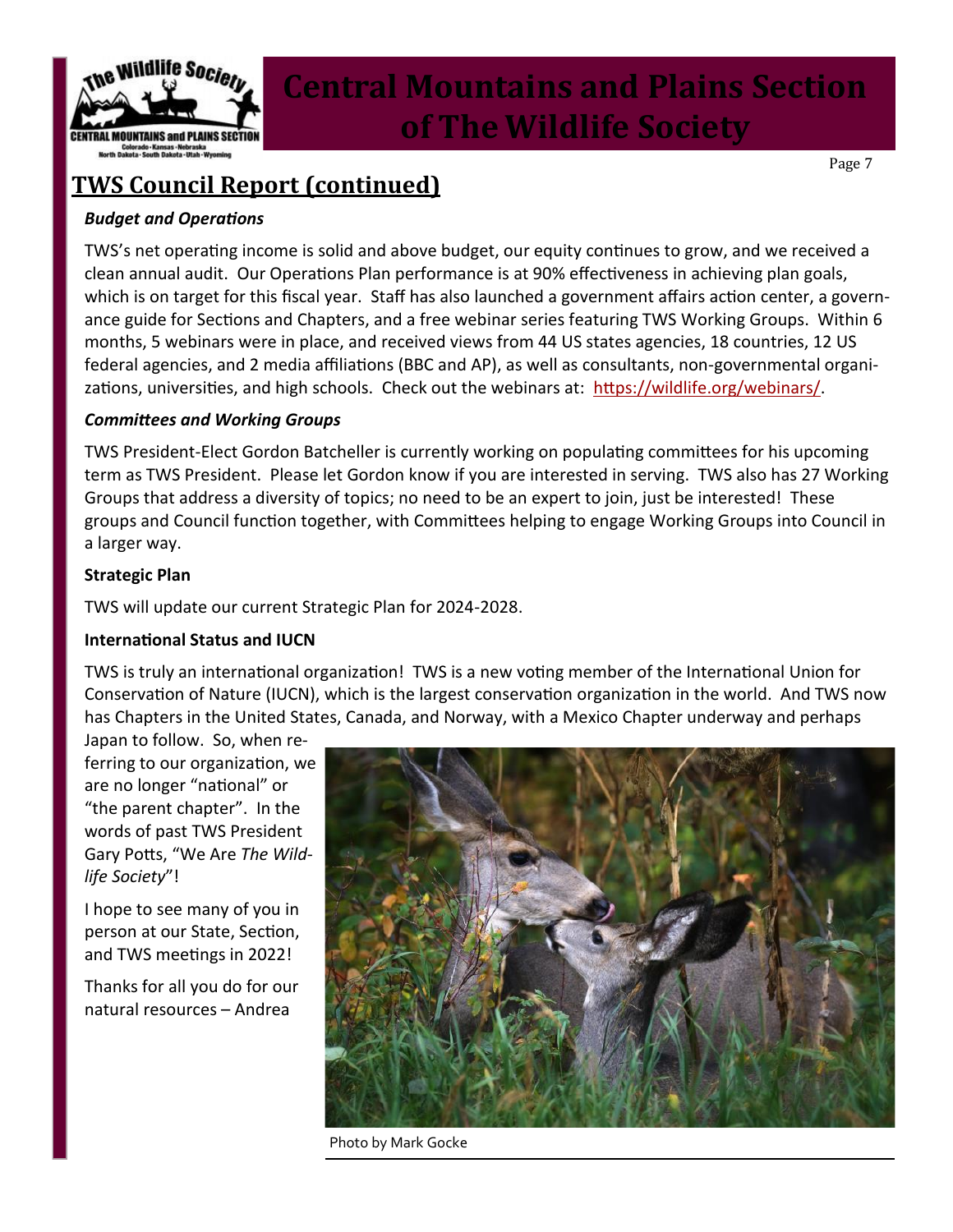

### **Upcoming Events**

**Kansas Natural Resources Conference (and CMPS Annual Meeting)**

Manhattan, Kansas

February 3 — 4, 2022

VENUE AND LODGING: Hilton Garden Inn, Manhattan, Kansas MORE INFORMATION: http://www.kansasnrc.org/

### **\_\_\_\_\_\_\_\_\_\_\_\_\_\_\_\_\_\_\_\_\_\_\_\_\_\_\_\_\_\_\_\_\_\_\_\_\_\_\_\_\_\_\_\_\_\_\_\_\_\_\_\_\_\_\_\_\_\_\_\_\_\_\_\_\_\_\_\_\_\_\_\_\_\_\_\_\_\_\_\_\_\_\_\_\_\_\_\_\_\_\_\_\_\_\_\_\_\_\_\_\_\_\_\_\_\_\_\_\_\_\_\_\_\_\_\_\_\_\_\_\_\_\_\_\_\_\_\_\_\_\_\_\_\_\_\_\_\_\_\_\_\_\_\_\_\_\_\_\_\_\_\_\_\_\_\_\_\_\_\_\_\_\_\_\_\_\_\_\_\_\_\_\_\_\_\_\_\_\_\_\_\_\_\_\_\_\_\_\_\_\_\_\_\_\_\_\_\_\_\_\_\_\_\_\_\_\_\_\_\_\_\_\_\_\_\_\_\_\_\_\_\_\_\_\_\_\_\_\_\_\_\_\_\_\_\_\_\_\_\_\_\_\_\_\_\_\_\_\_\_\_\_\_\_\_\_\_\_\_\_\_\_\_\_\_\_\_\_\_\_\_\_\_\_\_\_\_\_\_\_\_\_\_\_\_\_\_\_\_\_\_\_\_\_\_\_\_\_\_\_\_\_\_\_\_\_\_\_\_\_\_\_\_\_\_\_\_\_\_\_\_\_\_\_\_\_\_\_\_\_\_\_\_\_\_\_\_\_\_\_\_\_\_\_\_ TWS CMPS Student Conclave**

Stillwater, Oklahoma

March 17—20, 2022

MORE INFORMATION: https://wildlife.org/next-generation/annual-conclaves/

#### **\_\_\_\_\_\_\_\_\_\_\_\_\_\_\_\_\_\_\_\_\_\_\_\_\_\_\_\_\_\_\_\_\_\_\_\_\_\_\_\_\_\_\_\_\_\_\_\_\_\_\_\_\_\_\_\_\_\_\_\_\_\_\_\_\_\_\_\_\_\_\_\_\_\_\_\_\_\_\_\_\_\_\_\_\_\_\_\_\_\_\_\_\_\_\_\_\_\_\_\_\_\_\_\_\_\_\_\_\_\_\_\_\_\_\_\_\_\_\_\_\_\_\_\_\_\_\_\_\_\_\_\_\_\_\_\_\_\_\_\_\_\_\_\_\_\_\_\_\_\_\_\_\_\_\_\_\_\_\_\_\_\_\_\_\_\_\_\_\_\_\_\_\_\_\_\_\_\_\_\_\_\_\_\_\_\_\_\_\_\_\_\_\_\_\_\_\_\_\_\_\_\_\_\_\_\_\_\_\_\_\_\_\_\_\_\_\_\_\_\_\_\_\_\_\_\_\_\_\_\_\_\_\_\_\_\_\_\_\_\_\_\_\_\_\_\_\_\_\_\_\_\_\_\_\_\_\_\_\_\_\_\_\_\_\_\_\_\_\_\_\_\_\_\_\_\_\_\_\_\_\_\_\_\_\_\_\_\_\_\_\_\_\_\_\_\_\_\_\_\_\_\_\_\_\_\_\_\_\_\_\_\_\_\_\_\_\_\_\_\_\_\_\_\_\_\_\_\_\_\_\_\_\_\_\_\_\_\_\_\_\_\_\_\_\_\_\_\_ WAFWA Mountain Lion Workshop**

Hood River, Oregon

April 4 — 7, 2022

VENUE AND LODGING: Best Western Plus, Hood River, Oregon

MORE INFORMATION: https://wafwa.org/workshops/mountain-lion-workshop/

#### **\_\_\_\_\_\_\_\_\_\_\_\_\_\_\_\_\_\_\_\_\_\_\_\_\_\_\_\_\_\_\_\_\_\_\_\_\_\_\_\_\_\_\_\_\_\_\_\_\_\_\_\_\_\_\_\_\_\_\_\_\_\_\_\_\_\_\_\_\_\_\_\_\_\_\_\_\_\_\_\_\_\_\_\_\_\_\_\_\_\_\_\_\_\_\_\_\_\_\_\_\_\_\_\_\_\_\_\_\_\_\_\_\_\_\_\_\_\_\_\_\_\_\_\_\_\_\_\_\_\_\_\_\_\_\_\_\_\_\_\_\_\_\_\_\_\_\_\_\_\_\_\_\_\_\_\_\_\_\_\_\_\_\_\_\_\_\_\_\_\_\_\_\_\_\_\_\_\_\_\_\_\_\_\_\_\_\_\_\_\_\_\_\_\_\_\_\_\_\_\_\_\_\_\_\_\_\_\_\_\_\_\_\_\_\_\_\_\_\_\_\_\_\_\_\_\_\_\_\_\_\_\_\_\_\_\_\_\_\_\_\_\_\_\_\_\_\_\_\_\_\_\_\_\_\_\_\_\_\_\_\_\_\_\_\_\_\_\_\_\_\_\_\_\_\_\_\_\_\_\_\_\_\_\_\_\_\_\_\_\_\_\_\_\_\_\_\_\_\_\_\_\_\_\_\_\_\_\_\_\_\_\_\_\_\_\_\_\_\_\_\_\_\_\_\_\_\_\_\_\_\_\_\_\_\_\_\_\_\_\_\_\_\_\_\_\_\_\_ American Society of Mammalogists Meeting**

Tucson, Arizona June 17— 21, 2022

MORE INFORMATION: https://mammalmeetings.org/

#### **\_\_\_\_\_\_\_\_\_\_\_\_\_\_\_\_\_\_\_\_\_\_\_\_\_\_\_\_\_\_\_\_\_\_\_\_\_\_\_\_\_\_\_\_\_\_\_\_\_\_\_\_\_\_\_\_\_\_\_\_\_\_\_\_\_\_\_\_\_\_\_\_\_\_\_\_\_\_\_\_\_\_\_\_\_\_\_\_\_\_\_\_\_\_\_\_\_\_\_\_\_\_\_\_\_\_\_\_\_\_\_\_\_\_\_\_\_\_\_\_\_\_\_\_\_\_\_\_\_\_\_\_\_\_\_\_\_\_\_\_\_\_\_\_\_\_\_\_\_\_\_\_\_\_\_\_\_\_\_\_\_\_\_\_\_\_\_\_\_\_\_\_\_\_\_\_\_\_\_\_\_\_\_\_\_\_\_\_\_\_\_\_\_\_\_\_\_\_\_\_\_\_\_\_\_\_\_\_\_\_\_\_\_\_\_\_\_\_\_\_\_\_\_\_\_\_\_\_\_\_\_\_\_\_\_\_\_\_\_\_\_\_\_\_\_\_\_\_\_\_\_\_\_\_\_\_\_\_\_\_\_\_\_\_\_\_\_\_\_\_\_\_\_\_\_\_\_\_\_\_\_\_\_\_\_\_\_\_\_\_\_\_\_\_\_\_\_\_\_\_\_\_\_\_\_\_\_\_\_\_\_\_\_\_\_\_\_\_\_\_\_\_\_\_\_\_\_\_\_\_\_\_\_\_\_\_\_\_\_\_\_\_\_\_\_\_\_\_ American Ornithological Society Meeting**

San Juan, Puerto Rico June 27—July 2, 2022 MORE INFORMATION: https://americanornithology.org/meetings/annual-meeting/

### **\_\_\_\_\_\_\_\_\_\_\_\_\_\_\_\_\_\_\_\_\_\_\_\_\_\_\_\_\_\_\_\_\_\_\_\_\_\_\_\_\_\_\_\_\_\_\_\_\_\_\_\_\_\_\_\_\_\_\_\_\_\_\_\_\_\_\_\_\_\_\_\_\_\_\_\_\_\_\_\_\_\_\_\_\_\_\_\_\_\_\_\_\_\_\_\_\_\_\_\_\_\_\_\_\_\_\_\_\_\_\_\_\_\_\_\_\_\_\_\_\_\_\_\_\_\_\_\_\_\_\_\_\_\_\_\_\_\_\_\_\_\_\_\_\_\_\_\_\_\_\_\_\_\_\_\_\_\_\_\_\_\_\_\_\_\_\_\_\_\_\_\_\_\_\_\_\_\_\_\_\_\_\_\_\_\_\_\_\_\_\_\_\_\_\_\_\_\_\_\_\_\_\_\_\_\_\_\_\_\_\_\_\_\_\_\_\_\_\_\_\_\_\_\_\_\_\_\_\_\_\_\_\_\_\_\_\_\_\_\_\_\_\_\_\_\_\_\_\_\_\_\_\_\_\_\_\_\_\_\_\_\_\_\_\_\_\_\_\_\_\_\_\_\_\_\_\_\_\_\_\_\_\_\_\_\_\_\_\_\_\_\_\_\_\_\_\_\_\_\_\_\_\_\_\_\_\_\_\_\_\_\_\_\_\_\_\_\_\_\_\_\_\_\_\_\_\_\_\_\_\_\_\_\_\_\_\_\_\_\_\_\_\_\_\_\_\_\_ Joint Meeting of Ichthyologists and Herpetologists (JMIH)**

Spokane, Washington July 27— 31, 2022

MORE INFORMATION: https://asih.org/meetings

### **\_\_\_\_\_\_\_\_\_\_\_\_\_\_\_\_\_\_\_\_\_\_\_\_\_\_\_\_\_\_\_\_\_\_\_\_\_\_\_\_\_\_\_\_\_\_\_\_\_\_\_\_\_\_\_\_\_\_\_\_\_\_\_\_\_\_\_\_\_\_\_\_\_\_\_\_\_\_\_\_\_\_\_\_\_\_\_\_\_\_\_\_\_\_\_\_\_\_\_\_\_\_\_\_\_\_\_\_\_\_\_\_\_\_\_\_\_\_\_\_\_\_\_\_\_\_\_\_\_\_\_\_\_\_\_\_\_\_\_\_\_\_\_\_\_\_\_\_\_\_\_\_\_\_\_\_\_\_\_\_\_\_\_\_\_\_\_\_\_\_\_\_\_\_\_\_\_\_\_\_\_\_\_\_\_\_\_\_\_\_\_\_\_\_\_\_\_\_\_\_\_\_\_\_\_\_\_\_\_\_\_\_\_\_\_\_\_\_\_\_\_\_\_\_\_\_\_\_\_\_\_\_\_\_\_\_\_\_\_\_\_\_\_\_\_\_\_\_\_\_\_\_\_\_\_\_\_\_\_\_\_\_\_\_\_\_\_\_\_\_\_\_\_\_\_\_\_\_\_\_\_\_\_\_\_\_\_\_\_\_\_\_\_\_\_\_\_\_\_\_\_\_\_\_\_\_\_\_\_\_\_\_\_\_\_\_\_\_\_\_\_\_\_\_\_\_\_\_\_\_\_\_\_\_\_\_\_\_\_\_\_\_\_\_\_\_\_\_ Western Agencies Sage & Columbian Sharp-tailed Grouse Workshop**

Logan, Utah August 15 — 18, 2022

VENUE AND LODGING: Best Western Plus, Hood River, Oregon

MORE INFORMATION: https://wafwa.org/workshops/mountain-lion-workshop/

Page 8